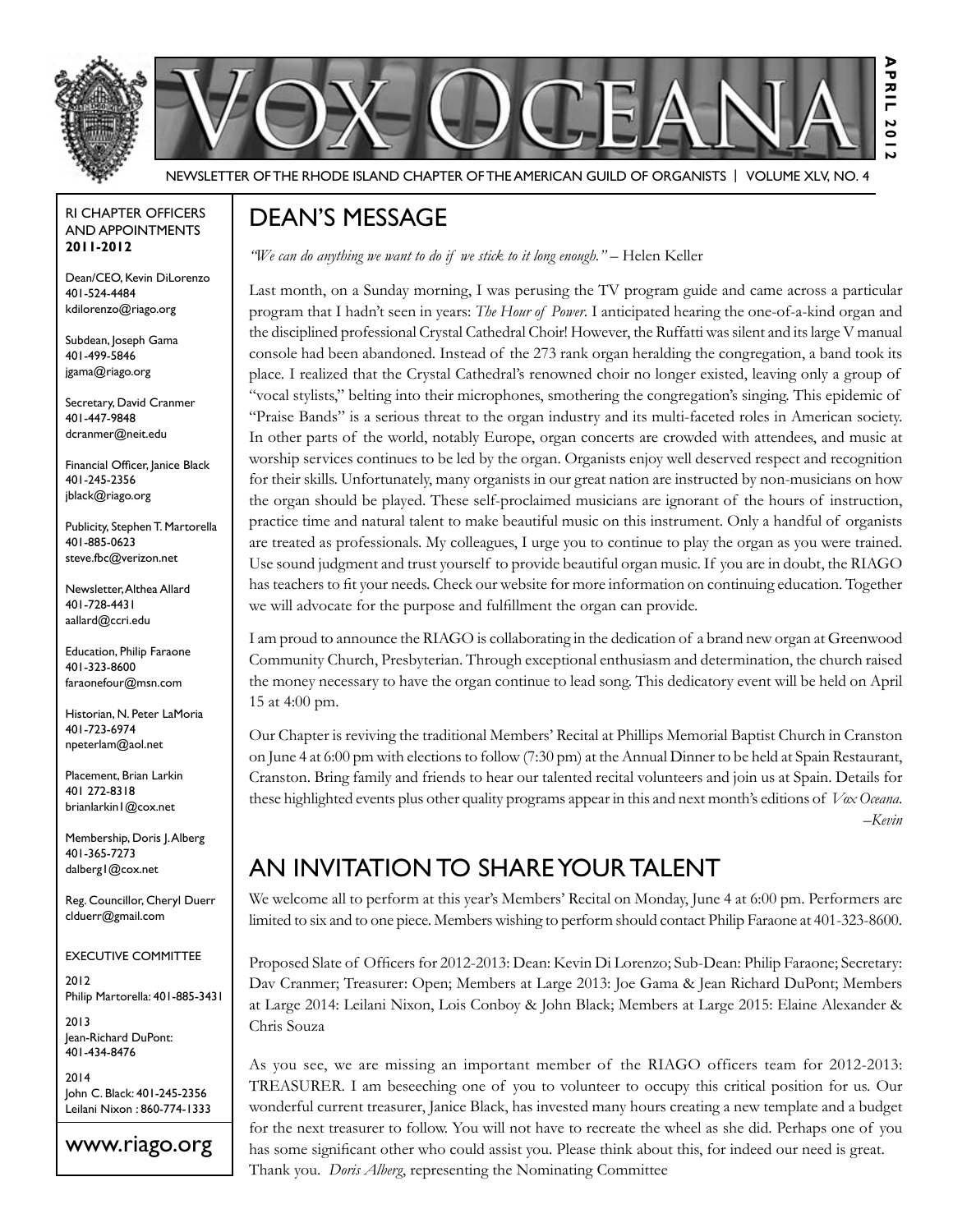## **EVENTS**

**Sunday, April 15, 4:00 pm:** Celebrate the installation of the Rogers Allegiant 698 organ with guest recitalists **Diana Norton-Jackson, Kevin Di Lorenzo, Phillip Faraone**  and **Stephen Martorella** playing music of Bach, Bennet, Brahms, Guilmant, Vierne and Walton, and improvisations. Greenwood Community Church, Presbyterian, 805 Main Avenue, Warwick, RI. See enclosed flyer.

**Tuesday, April 24, 12:05 pm: Althea Allard**, Professor of English at CCRI, will present a voice recital in Room 2210, the music room, featuring music from Mozart to Sir Arthur Sullivan. Accompanist is **Jay D. Lane**. Free and open to the public; refreshments follow. Community College of RI, 1762 Old Louisquisset Pike (Rte. 246), Lincoln, RI.

**April 28 & 29: Sine Nomine** choral ensemble presents *Revel in the Richness of the 17th Century* featuring Monteverdi's Mass of 1650 and Schuetz's Latin Motets of 1625 under the direction of **Paul Cienniwa**. The choir will be joined by Roger Williams University professor **Will Ayton** on viola da gamba, and Sine Nomine founder **Glenn Giuttari** on organ. The program will also include instrumental works of Girolamo Frescobaldi. For more information: http://www. sinenominechoir.org.

**Saturday, April 28, 8:00 pm:** St. Michael's Episcopal Church, 399 Hope Street, Bristol, RI.

**Sunday, April 29, 3:00 pm:** Grace Episcopal Church, 113 School Street, New Bedford, MA. Suggested donation: \$20. Handicapped accessible. Information:Vi Taylor, (508) 748- 2178; otrv\_gtaylor@netzero.com; http://www.ccsatsm.org/

**Sunday, April 29, 3:00 pm:** *Good News in Hard Times: Fighting Hunger though Music* will be presented by Newman Congregational Church Choir and features **Rachael Maloney** and **Chris Turner**, **Sam Hill Trio**, and Newman Adult Choir singing spirituals, Gospel music, songs by Stevie Wonder and Sweet Honey in the Rock. Suggested donation: \$20; all proceeds donated to Bread of Life Food Pantry of Newman Congregational Church, Rumford. See enclosed flyer.

**Sunday, June 3, 3:00 pm:** "An Afternoon of Mozart" featuring the Chancel Choir and soloists performing favorite works of W.A. Mozart. Barrington Presbyterian Church, 400 County Road, Barrington. A freewill offering will be collected to benefit the church's music program. www.barringtontable. wordpress.com

# The Question Corner

I was recently asked the following question by a member:

*My niece asked me to play for her wedding. She has not chosen any music and wants to know my suggestions for a wedding. The last few weddings I played, the brides did not know anything about what they wanted, so I played the old music that I liked for the standard placements, no nice enhancing solo showing any personal style or wonderment. Do you have anything to suggest that would be nice for a wedding?*

I thought, why not turn to our membership for suggestions at various skill levels? Please e-mail me any suggestions and I'll publish them for anyone who may be looking for a bit of refreshing of the repertoire.

Thanks, *The Editor* (aallard@ccri.edu)

### Member Matters

Welcome to new member **Lawrence E. Wilson**, MBA, 151 Benefit St, Providence, RI 02903; 860-857-5493; wilsonlawrence@aol.com

# A Memoir of My Musical Life

by Brian Larkin PART 9

In 1972 the Conference moved for the first time to the First Unitarian Church on Benevolent Street at Benefit. The mists of time have clouded the reason somewhat. We moved twice to that location, that I remember. This may have been the time when a steam line under St. Stephen's burst and steamed the underpinnings of the sanctuary, doing serious damage and pretty much poaching the organ console. Brown University had some years earlier sought permission to run the district steam lines from their power plant under the old church with, I assume, the offer of free heat. In any event, the move was not a big problem. We were still within a short walk to the Sharpe Refectory where students and faculty took meals, and the facilities at the church were perhaps marginally better than they were at St. Stephen's. The Unitarian church had a fine Moeller organ that was fairly new then. The parish house had a large auditorium for choral workshops and kitchen/ leisure space for our other needs.

It was here where by a happy set of circumstances we were able to get Jean Langlais to give a recital. Gerre Hancock was teaching again. He had been one of Langlais' students in Paris